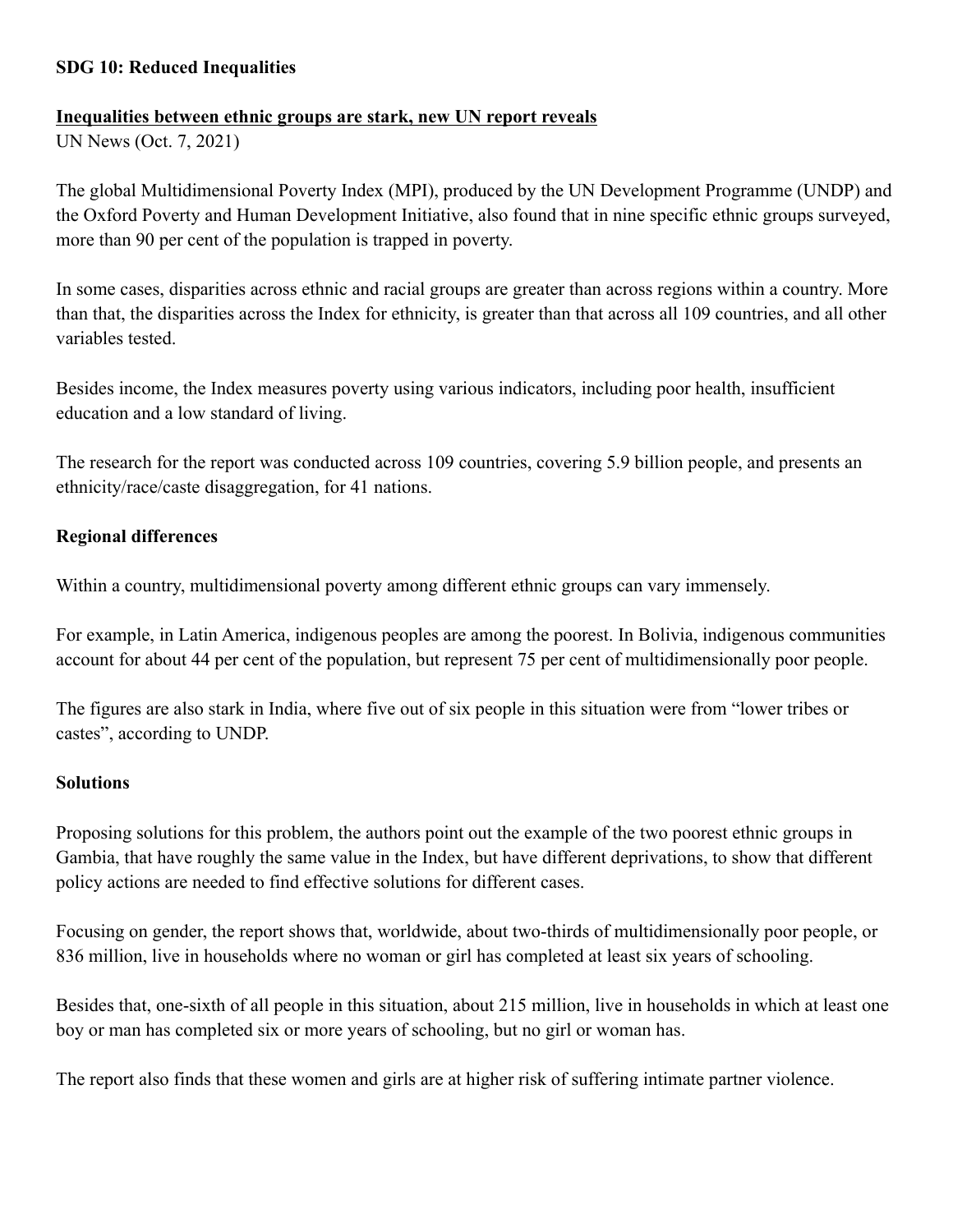# **Multidimensional Poverty Index**



### **Main findings**

Across the 109 countries studied, a total of 1.3 billion people are multidimensionally poor.

About half of them, 644 million, are children under age 18; and nearly 85 percent live in Sub-Saharan Africa or South Asia. More than 67 percent live in middle-income countries.

Living in multidimensionally poverty can mean very different things.

Around 1 billion people, for example, are exposed to health risks due to solid cooking fuels, another billion live with inadequate sanitation, and another billion have substandard housing.

Around 788 million live in a household with at least one undernourished person, and about 568 million lack improved drinking water within a 30-minute roundtrip walk.

For UNDP Administrator, Achim Steiner, this is a reminder "of the need for a complete picture of how people are being affected by poverty, who they are and where they live."

Mr. Steiner also highlighted the COVID-19 pandemic factor, saying the international community is "still grappling to understand its full impacts."